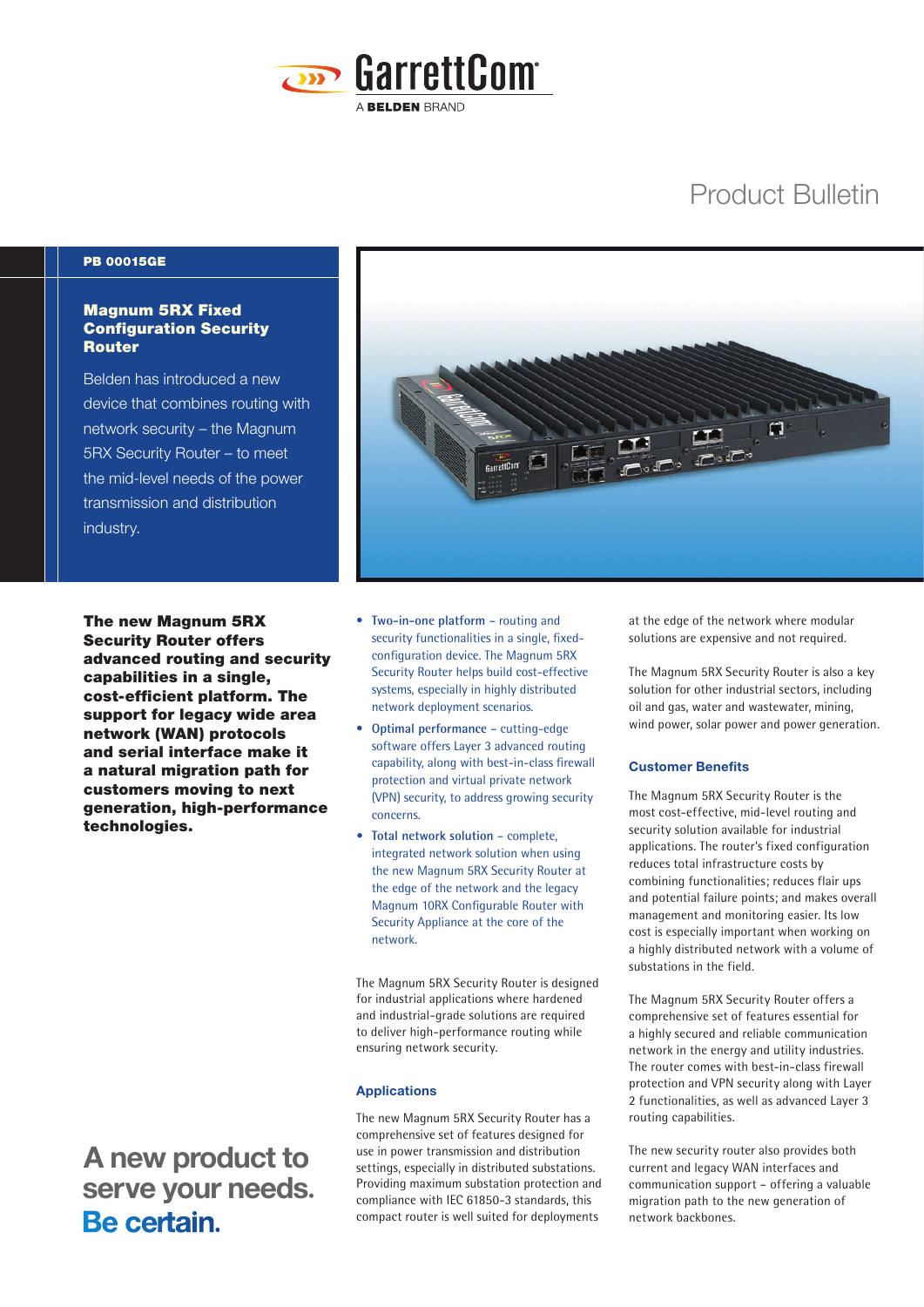



The Magnum 5RX Security Router guarantees ultimate performance and reliability with its two-in-one approach to routing and network security.

## Magnum 5RX Security Router

Offering a comprehensive set of features and functionalities essential for success in the field, the router is available in the following physical interfaces with four possible configurations: four Gigabit copper RJ45 ports (fixed), two Gigabit auto-media combo ports (fixed), four DB9 serial ports (fixed), high or low voltage power supply and one T1/E1 or DDS WAN port. The router is 19-inch rack mountable with convection cooling.

## **Benefits at a glance**

- Legacy protocol and communication support for both current and legacy networks
- Two-in-one solution offering both routing and security capabilities
- Fixed configuration for cost efficiency
- Fanless design with conventional cooling
- Supports a comprehensive set of routing protocols, such as RIP, OSPF and BGP
- Virtual Router Redundancy Protocol (VRRP) for improved network redundancy
- GOOSE and GRE tunneling support to facilitate management and network communication between central workstation and multiple remote substations
- Frame relay service over Ethernet with IP over FR (RFC 1490), Serial Over FR, FR Switching, Backup and Shunt functionality over T1/E1/DDS interfaces
- Generic Routing Encapsulation (GRE) allows network traffic to travel across the internet securely via a virtual point-to-point connection
- Hardened for substations
- IEC 61850-3, IEEE 1613 Class 2, NEMA TS-2 and EN50155 compliant
- Operating environment of -40˚C to +85˚C
- Five-year warranty included

#### Technical Information

| <b>Product Description</b>                                                                                                      |                                                                                                                                                            |  |
|---------------------------------------------------------------------------------------------------------------------------------|------------------------------------------------------------------------------------------------------------------------------------------------------------|--|
| <b>Type</b>                                                                                                                     | <b>Magnum 5RX</b>                                                                                                                                          |  |
| <b>Description</b>                                                                                                              | The Magnum 5RX is a hardened security router with fixed configuration, and comes with integrated firewall and secure VPN server.                           |  |
| <b>Serial Protocols</b>                                                                                                         |                                                                                                                                                            |  |
| Async to TCP/IP; TCP/IP to serial/reverse terminal server, Serial Multipoint & Multimaster Topologies; PPP with authentication. |                                                                                                                                                            |  |
| <b>Performance</b>                                                                                                              |                                                                                                                                                            |  |
| <b>WAN Ports</b>                                                                                                                | T1/E1: 1.544 Mbps / 2.048 Mbps G.703 or DDS: 56/64 kbps                                                                                                    |  |
| <b>Serial DB9 Ports</b>                                                                                                         | RS232/RS485 software selectable DB9 interface. Serial data rate from 300 bps to 230.4 kbps.<br>See the user quide pinout details and supported interfaces. |  |
| <b>Serial RJ45 Ports</b>                                                                                                        | Same functionality as DB-9 ports (RJ45 pinout conforms to EIA-561 DTE standard)<br>See the user quide pinout details and supported interfaces.             |  |
| <b>RJ45 Ports</b>                                                                                                               | 10/100/1000 Mbps RJ45/SFP auto media ports.                                                                                                                |  |
| Fiber Ports, via SFP (multi-mode and single-mode)                                                                               |                                                                                                                                                            |  |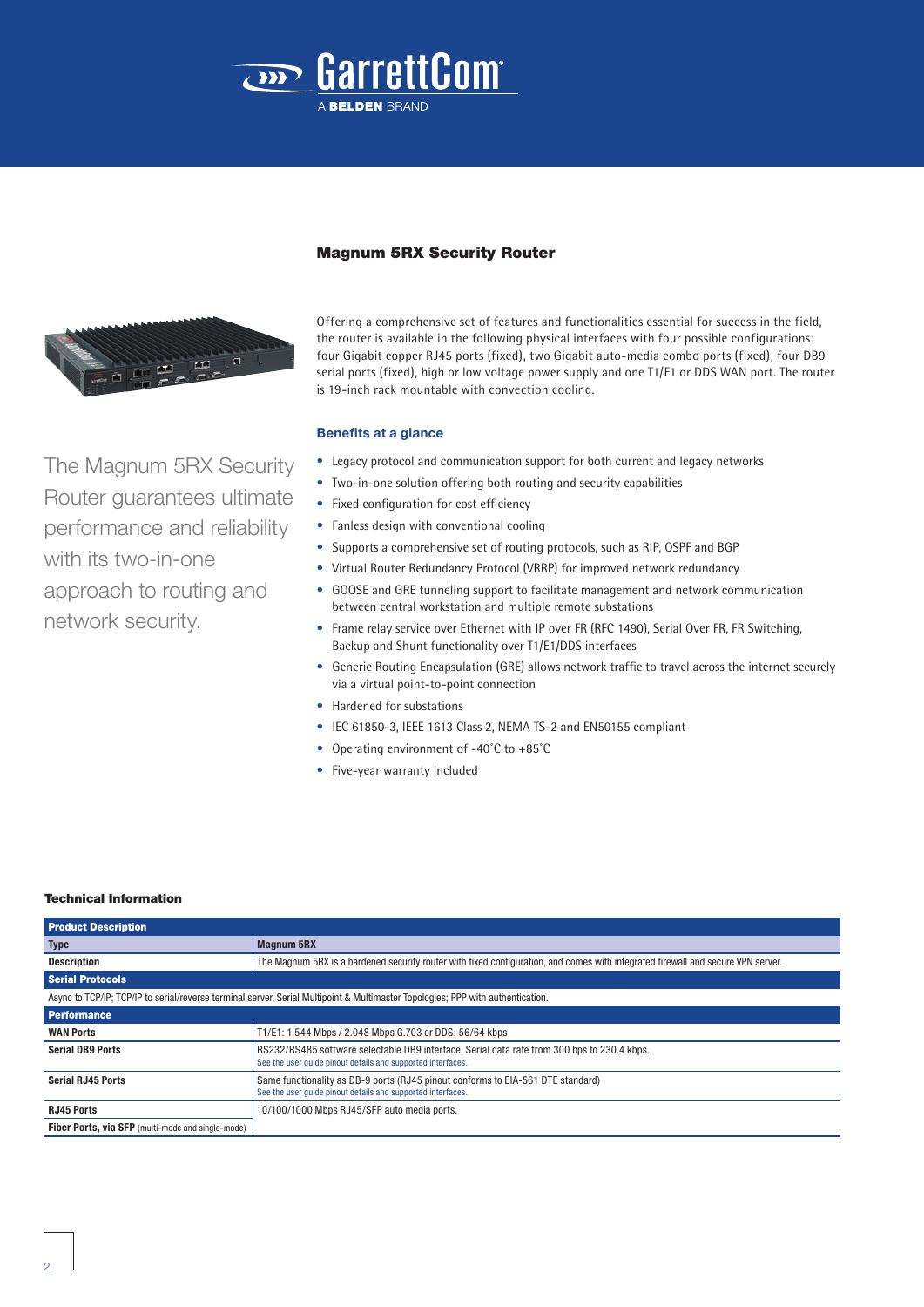

## **Technical Information (continued)**

| <b>Network Standards</b>                                                                                                                                                                                                                                                                  |                                                                                                                                             |  |
|-------------------------------------------------------------------------------------------------------------------------------------------------------------------------------------------------------------------------------------------------------------------------------------------|---------------------------------------------------------------------------------------------------------------------------------------------|--|
| IEEE 802.3z, 802.3ab, 802.1p: 100BASE-TX, -FX, 1000BASE-SX, -LX                                                                                                                                                                                                                           |                                                                                                                                             |  |
| IEEE 802.3u: Auto-negotiation on TP                                                                                                                                                                                                                                                       |                                                                                                                                             |  |
| IEEE 802.3x, 802.1p: flow control and prioritization                                                                                                                                                                                                                                      |                                                                                                                                             |  |
| IEEE 802.10: VLANs                                                                                                                                                                                                                                                                        |                                                                                                                                             |  |
| IEEE 8021.1d, 802.1w: Spanning Tree, Rapid Spanning Tree including                                                                                                                                                                                                                        |                                                                                                                                             |  |
| RSTP 2004 extensions providing sub-second hop on rings                                                                                                                                                                                                                                    |                                                                                                                                             |  |
| IEEE 802.1p: DiffServ, traffic prioritization for routed IP flows/ports                                                                                                                                                                                                                   |                                                                                                                                             |  |
| <b>Software Industrial Network Operating System (INOS)</b>                                                                                                                                                                                                                                |                                                                                                                                             |  |
| Comprehensive L2 features such as LLDP, VLAN, QoS, VLAN Trunking, Spanning Tree (STP, RSTP, MSTP) and etc.                                                                                                                                                                                |                                                                                                                                             |  |
| Advanced L3 features including IP, ICMP, ARP, Frame Relay, PPP/MLPPP, PPP over WAN and more.                                                                                                                                                                                              |                                                                                                                                             |  |
| Essential L4 features such as TCP/UDP, routing (RIP, OSPF, and BGP) and etc.                                                                                                                                                                                                              |                                                                                                                                             |  |
|                                                                                                                                                                                                                                                                                           | Useful System Management and monitoring capabilities including port mirroring, GRE, VRRP, Object tracking, Protocol Analyzer and much more. |  |
| Enhanced Security features such as Firewall/NAT and IPSec VPN.                                                                                                                                                                                                                            |                                                                                                                                             |  |
| Features that support Industrial Applications such as GOOSE and Bit Oriented Protocol.                                                                                                                                                                                                    |                                                                                                                                             |  |
| <b>Management &amp; Diagnostics</b>                                                                                                                                                                                                                                                       |                                                                                                                                             |  |
| Ease of use: Web-based Graphical User Interface (GUI) or CLI access remote SSH or TELNET connection Powerful built-in protocol analyzer to assist with trouble shooting.<br>Other: Comprehensive statistics, SNMP MIB II and SNMP Traps, Routing Information, DHCP, ARP and other tables. |                                                                                                                                             |  |
| <b>Operating Environment</b>                                                                                                                                                                                                                                                              |                                                                                                                                             |  |
| <b>IEC 60068 Operating Temperature</b>                                                                                                                                                                                                                                                    | per "Type Test" -40 °F to 185 °F (-40 °C to +85 °C)                                                                                         |  |
| UL 60950 "Component Parts" Temperature Rating                                                                                                                                                                                                                                             | 140 °F (60 °C)                                                                                                                              |  |
| <b>Storage</b>                                                                                                                                                                                                                                                                            | -40 °F to 185 °F (-40 °C to +85 °C)                                                                                                         |  |
| <b>Ambient Relative Humidity</b>                                                                                                                                                                                                                                                          | 5% to 95% (non-condensing)                                                                                                                  |  |
| <b>Altitude</b>                                                                                                                                                                                                                                                                           | -200 to 13000 ft (-60 to 4000 m)                                                                                                            |  |
| <b>Conformal coating</b> (humidity protection) Option                                                                                                                                                                                                                                     | Request quote                                                                                                                               |  |
| <b>Mechanical</b>                                                                                                                                                                                                                                                                         |                                                                                                                                             |  |
| <b>Enclosure</b>                                                                                                                                                                                                                                                                          | Rugged high-strength sheet metal. 1.5U (with thermal fins) rack-mounting or stand alone                                                     |  |
| <b>Rack-Mounting Brackets</b>                                                                                                                                                                                                                                                             | 19" included                                                                                                                                |  |
| <b>Cooling Method</b>                                                                                                                                                                                                                                                                     | Free convection, special thermal techniques                                                                                                 |  |
| <b>Dimensions</b>                                                                                                                                                                                                                                                                         | 2.63 in H (with thermal fins) x 17.5 in W x 12. in D (4.3 cm H x 44.5 cm W x 30.7 cm D)                                                     |  |
| Weight                                                                                                                                                                                                                                                                                    | 14.2 lbs. (6.5 kg)                                                                                                                          |  |
| <b>Fixed Power Supply Options</b>                                                                                                                                                                                                                                                         |                                                                                                                                             |  |
| High (H) Nominal                                                                                                                                                                                                                                                                          | 90-250 V AC/DC; Terminal Block: "-, GND, +"                                                                                                 |  |
| Low (L) nominal                                                                                                                                                                                                                                                                           | Input 22 V DC to 60 V DC                                                                                                                    |  |
| <b>Serial LED Indicators Per DB-9 or RJ45 Port</b>                                                                                                                                                                                                                                        |                                                                                                                                             |  |
| One LED/port indicating active connection                                                                                                                                                                                                                                                 |                                                                                                                                             |  |
| <b>Ethernet LED Indicators Per RJ45 or Fiber Port</b>                                                                                                                                                                                                                                     |                                                                                                                                             |  |
| <b>Link/Activity</b>                                                                                                                                                                                                                                                                      | One LED/port indicating Link (solid green) and Activity (blinks to indicate activity)                                                       |  |
| <b>Relay Contacts for Alarms (except PoE version)</b>                                                                                                                                                                                                                                     |                                                                                                                                             |  |
| Two alarm contact: HW & SW alarms are normally open until the unit is powered & software started. Under normal operation they are closed<br>Form C HW alarm will be opened with any power supply loss.<br>Form C SW alarm will be opened when any pre-defined SW event occurs.            |                                                                                                                                             |  |
| <b>Agency Standards Approval and Compliance</b>                                                                                                                                                                                                                                           |                                                                                                                                             |  |
| UL/cUL 60950, EN55022 FCC Part 15                                                                                                                                                                                                                                                         | CE, EMC & ENV                                                                                                                               |  |
| IEC61850-3                                                                                                                                                                                                                                                                                | EMC and Environmental Operating Conditions Class C for Power Substations                                                                    |  |
| IEEE 1613 Class 2                                                                                                                                                                                                                                                                         | <b>Environmental Standard for Electric Power Substations</b>                                                                                |  |
| <b>NEMA TS-2</b>                                                                                                                                                                                                                                                                          | <b>Traffic Control</b>                                                                                                                      |  |
| <b>EN50155</b>                                                                                                                                                                                                                                                                            | Railways                                                                                                                                    |  |
| <b>PERMITTEN</b>                                                                                                                                                                                                                                                                          |                                                                                                                                             |  |